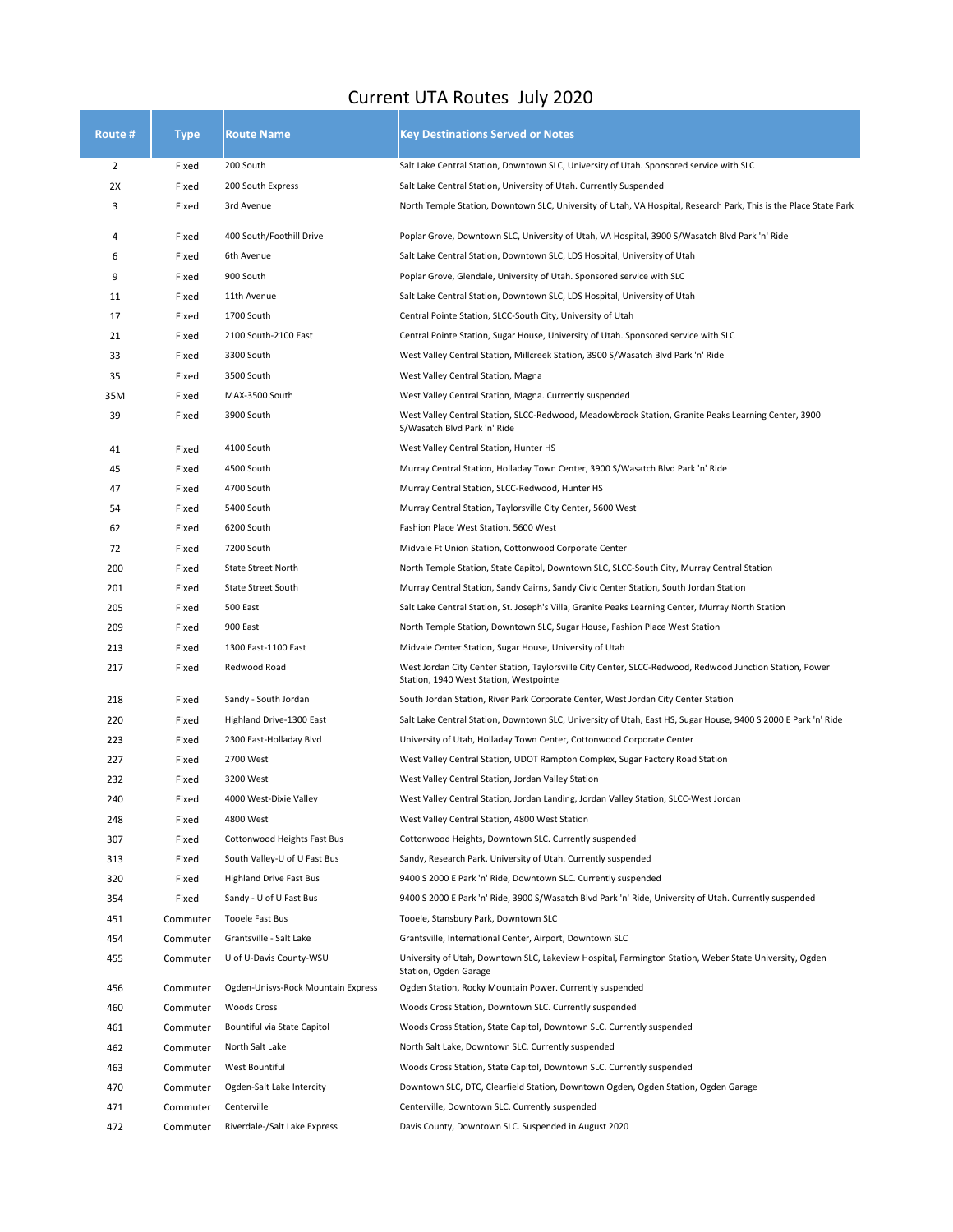| Route #    | <b>Type</b>     | <b>Route Name</b>                                       | <b>Key Destinations Served or Notes</b>                                                                                                                                                                              |
|------------|-----------------|---------------------------------------------------------|----------------------------------------------------------------------------------------------------------------------------------------------------------------------------------------------------------------------|
| 473        | Commuter        | Ogden-Salt Lake Express via Highway 89                  | Ogden Station, Weber State University, Farmington Station, Downtown SLC, University of Utah, Research Park                                                                                                           |
| 509        | Fixed           | 900 West Shuttle                                        | Salt Lake Central Station, Welfare Square, UDOT TOC, West Valley Central Station                                                                                                                                     |
| 513        | Fixed           | Industrial Business Park Shuttle                        | Salt Lake Central Station, Directors' Row, UDOT TOC, Lake Park, West Valley Central Station                                                                                                                          |
| 519        | Fixed           | Fairpark                                                | Rose Park, Salt Lake Central Station                                                                                                                                                                                 |
| 520        | Fixed           | Rose Park                                               | Rose Park, Salt Lake Central Station                                                                                                                                                                                 |
| 525        | Fixed           | Midvale Shuttle                                         | Midvale Center Station, Sandy Pkwy                                                                                                                                                                                   |
| 526        | Fixed           | 12600 South                                             | Draper Station, Riverton Office Complex                                                                                                                                                                              |
| 551        | Fixed           | <b>International Center</b>                             | 1940 West Station, International Center                                                                                                                                                                              |
| 601        | Fixed           | Ogden Trolley                                           | Ogden Station, Downtown Ogden                                                                                                                                                                                        |
| 603        | Fixed           | Weber State University-McKay Dee                        | Ogden Station, Downtown Ogden, Weber State University, McKay-Dee Hospital                                                                                                                                            |
| 604        | Fixed           | West Ogden                                              | Ogden Station, West Ogden, Roy Station                                                                                                                                                                               |
| 606        | Fixed           | Enable Industries                                       | Enable Utah. Currently suspended                                                                                                                                                                                     |
| 608        | Fixed           | 2nd St-DTSI                                             | DTSI. Currently suspended                                                                                                                                                                                            |
| 612        | Fixed           | Washington Blvd                                         | North Ogden, Ogden ATC, Downtown Ogden, Washington Terrace                                                                                                                                                           |
| 613        | Fixed           | Weber Industrial Park                                   | Ogden Station, BDO, Weber Industrial Park                                                                                                                                                                            |
| 616        | Fixed           | North Weber FrontRunner Shuttle                         | Pleasant View, Pleasant View Station, Ogden Station. Currently suspended                                                                                                                                             |
| 625        | Fixed           | ATC - Harrison Blvd - WSU                               | Ogden ATC, Weber State University                                                                                                                                                                                    |
| 626        | Fixed           | West Roy-WSU Davis                                      | Clearfield Station, West Roy                                                                                                                                                                                         |
| 627        | Fixed           | <b>WSU Davis-DTC</b>                                    | Clearfield Station, WSU Davis, Layton Hills Mall NUAMES, DTC                                                                                                                                                         |
| 628        | Fixed           | Midtown Trolley                                         | Clearfield Station, Layton Hills Mall, Layton Station                                                                                                                                                                |
| 630        | Fixed           | Brigham City-Ogden Commuter                             | Brigham City, Ogden Station                                                                                                                                                                                          |
| 640        | Fixed           | Layton Hills Mall - WSU Ogden                           | Layton Hills Mall, Clearfield Station, Freeport Center, Weber State University                                                                                                                                       |
| 645        | Fixed           | Monroe Blvd                                             | Weber State University, McKay Dee Hospital, Ogden ATC                                                                                                                                                                |
| 650        | Fixed           | WSU Fast Bus                                            | Ogden Station, Weber State University                                                                                                                                                                                |
| 667        | Fixed           | Lagoon/Station Park Shuttle                             | Farmington Station, Station Park, Lagoon                                                                                                                                                                             |
| 674        | Ski             | Powder Mountain                                         | Ogden Station, Powder Mountain. Seasonal only                                                                                                                                                                        |
| 675        | Ski             | Snowbasin                                               | Ogden Station, Snowbasin. Seasonal only                                                                                                                                                                              |
| 677        | Ski             | Layton/Snowbasin                                        | Layton Station, Snowbasin. Seasonal only                                                                                                                                                                             |
| 701        | LRT             | <b>TRAX Blue Line</b>                                   | Salt Lake Central Station, Salt Lake City, South Salt Lake, Millcreek, Murray, Midvale, Sandy, Draper                                                                                                                |
| 703        | LRT             | TRAX Red Line                                           | University of Utah, Salt Lake City, South Salt Lake, Millcreek, Murray, Midvale, West Jordan, South Jordan,<br>Daybreak                                                                                              |
| 704        | LRT             | <b>TRAX Green Line</b>                                  | Airport, North Temple Station, Salt Lake City, West Valley City, West Valley Central Station                                                                                                                         |
| 720        | SRT Car         | S-Line                                                  | Central Pointe Station, South Salt Lake, Sugar House                                                                                                                                                                 |
| 750<br>805 | CRT<br>Commuter | FrontRunner<br>Sanataquin-Payson-Spanish Fork-Provo     | Ogden, Roy, Clearfield, Layton, Farmington, Woods Cross, Salt Lake City, Murray, South Jordan, Draper, Lehi,<br>American Fork, Orem, Provo<br>Santaquin, Payson, Spanish Fork, Provo Station, Utah Valley University |
| 806        | Commuter        | Station-UVU<br>Eagle MTN-Saratoga Springs-Lehi Station- | Eagle Mountain, Saratoga Springs, Lehi Station, Utah Valley University. Currently suspended                                                                                                                          |
|            |                 | <b>UVU</b>                                              |                                                                                                                                                                                                                      |
| 807        | Commuter        | North County - Lehi Station-UVU                         | Lehi Station, Highland, Alpine, Pleasant Grove, Vineyard, Utah Valley University. Currently suspended                                                                                                                |
| 809        | Commuter        | Pleasant Grove / American Fork                          | Pleasant Grove, American Fork, American Fork Station. Currently suspended                                                                                                                                            |
| 821        | Fixed           | South County-Provo Station                              | Payson, Salem, Spanish Fork, Springville, Provo Station                                                                                                                                                              |
| 822        | Commuter        | South Utah County-BYU-UVU Limited                       | Payson, Salem, Spanish Fork, Springville, Brigham Young University, Utah Valley University                                                                                                                           |
| 830X       | BRT             | <b>UVX</b>                                              | Provo Station, Provo Towne Centre, East Bay, Downtown Provo, Brigham Young University, University Place, Utah<br>Valley University, Orem Station                                                                     |
| 831        | Fixed           | Provo Grandview                                         | Provo Station, Brigham Young University, Utah Valley University                                                                                                                                                      |
| 833        | Fixed           | Airport-Provo Station                                   | Provo Station, Provo Airport                                                                                                                                                                                         |
| 834        | Fixed           | Riverwoods-Provo Station                                | Provo Station, Riverwoods, Orem Library                                                                                                                                                                              |
| 841        | Fixed           | Orem Station                                            | Orem Station, Utah Valley University                                                                                                                                                                                 |
| 850        | Fixed           | <b>State Street</b>                                     | Provo Station, University Place, Orem, Lindon, Pleasant Grove, American Fork, Lehi, Thanksgiving Park, Lehi<br>Station                                                                                               |
| 862        | Fixed           | Orem East-West                                          | Orem Station, Utah Valley University, Canyon Park Technology Center, University Place                                                                                                                                |